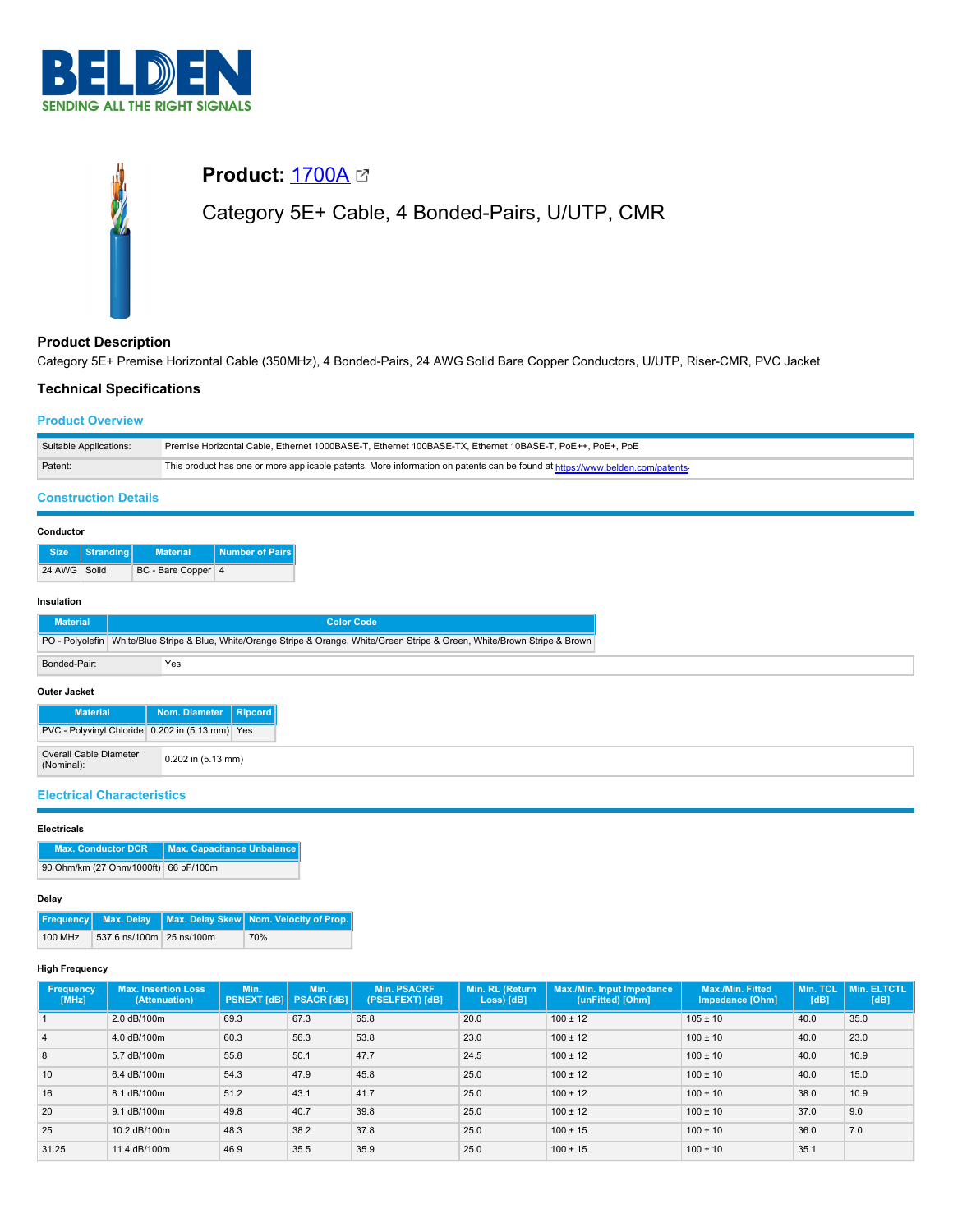| 62.5 | 16.4 dB/100m | 42.4 | 26.0 | 29.9 | 25.0 | $100 \pm 15$ | $100 \pm 10$ | 32.0 |  |
|------|--------------|------|------|------|------|--------------|--------------|------|--|
| 100  | 21.0 dB/100m | 39.3 | 18.3 | 25.8 | 25.0 | $100 \pm 15$ | $100 \pm 10$ | 30.0 |  |
| 155  | 26.6 dB/100m | 36.4 | 9.8  | 22.0 | 19.0 | $100 \pm 18$ | $100 \pm 10$ | 28.1 |  |
| 200  | 30.4 dB/100m | 34.8 | 4.4  | 19.8 | 19.0 | $100 \pm 18$ | $100 \pm 10$ | 27.0 |  |
| 250  | 34.4 dB/100m | 32.3 |      | 17.8 | 18.0 | $100 \pm 20$ | $100 \pm 10$ | 26.0 |  |
| 300  | 38.0 dB/100m | 28.1 |      | 14.3 | 18.0 | $100 \pm 20$ | $100 \pm 10$ |      |  |
| 350  | 41.4 dB/100m | 27.1 |      | 12.9 | 17.0 | $100 \pm 20$ | $100 \pm 10$ |      |  |
| 400  | 44.5 dB/100m | 26.3 |      | 11.8 | 17.0 | $100 \pm 22$ | $100 \pm 10$ |      |  |
| 450  | 47.6 dB/100m | 25.5 |      | 10.7 | 17.0 | $100 \pm 22$ | $100 \pm 10$ |      |  |

### **Voltage**

**UL Voltage Rating**

300 V (CMR)

# **Mechanical Characteristics**

#### **Temperature**

| UL Temperature   Operating | <b>Installation</b> | <b>Storage</b>                                 |
|----------------------------|---------------------|------------------------------------------------|
| $75^{\circ}$ C             |                     | -20°C To +75°C   0°C To +50°C   -20°C To +75°C |

#### **Bend Radius**

| Stationary Min.   Installation Min. |                  |                |
|-------------------------------------|------------------|----------------|
| $0.5$ in (13 mm)                    | $2.0$ in (51 mm) |                |
| Max. Pull Tension:                  |                  | 40 lbs (18 kg) |
| Bulk Cable Weight:                  |                  | 20 lbs/1000ft  |

# **Standards and Compliance**

| Environmental Suitability:               | Riser, Indoor                                                                                                                                       |
|------------------------------------------|-----------------------------------------------------------------------------------------------------------------------------------------------------|
| Sustainability:                          | Product Lens™, Environmental Product Declaration (EPD) Available                                                                                    |
| Flammability / Reaction to<br>Fire:      | UL 1666 Riser, FT4, FT4, IEC 60332-1-2                                                                                                              |
| CPR Compliance:                          | <b>CPR Euroclass: Eca</b>                                                                                                                           |
| NEC / UL Compliance:                     | Article 800, CMR                                                                                                                                    |
| CEC / C(UL) Compliance:                  | <b>CMR</b>                                                                                                                                          |
| ICEA Compliance:                         | S-90-661-2012                                                                                                                                       |
| IEEE Compliance:                         | IEEE 802.3bt Type 1, Type 2, Type 3                                                                                                                 |
| NEMA Compliance:                         | NEMA WC-63.1                                                                                                                                        |
| Data Category:                           | Category 5e                                                                                                                                         |
| TIA/EIA Compliance:                      | ANSI/TIA-568.2-D Category 5e                                                                                                                        |
| Third Party Performance<br>Verification: | Category 5e                                                                                                                                         |
| ISO/IEC Compliance:                      | ISO/IEC 11801-1, IEC 61156-5                                                                                                                        |
| <b>CENELEC Compliance:</b>               | Segregation class according EN50174-2 = a                                                                                                           |
| European Directive<br>Compliance:        | EU CE Mark, EU Directive 2015/863/EU (RoHS 2 amendment), REACH, EU Directive 2011/65/EU (RoHS 2), EU Directive 2012/19/EU (WEEE), REACH: 2020-01-16 |
| APAC Compliance:                         | China RoHS II (GB/T 26572-2011)                                                                                                                     |
| Plenum Number:                           | 1701A                                                                                                                                               |

## **Product Notes**

| Notes:         | Electrical values are expected performance based on cable testing and representative performance within a typical Belden system. Values above 350 MHz are for Engineering<br>Information Only. Print Includes Descending Footage Markings from Max. Put-Up Length to 0. |
|----------------|-------------------------------------------------------------------------------------------------------------------------------------------------------------------------------------------------------------------------------------------------------------------------|
| <b>History</b> |                                                                                                                                                                                                                                                                         |

Update and Revision: Revision Number: 0.477 Revision Date: 05-04-2022

## **Part Numbers**

## **Variants**

| Item#          |              | Color   Putup Type   Length | <b>UPC/EAN</b>        |
|----------------|--------------|-----------------------------|-----------------------|
| 1700A 0101000  | <b>Black</b> | Reel                        | 1.000 ft 612825121589 |
| 1700A 010U1000 | <b>Black</b> | UnReel                      | 1.000 ft 612825121572 |
| 1700A 006U1000 | <b>Blue</b>  | UnReel                      | 1.000 ft 612825121503 |